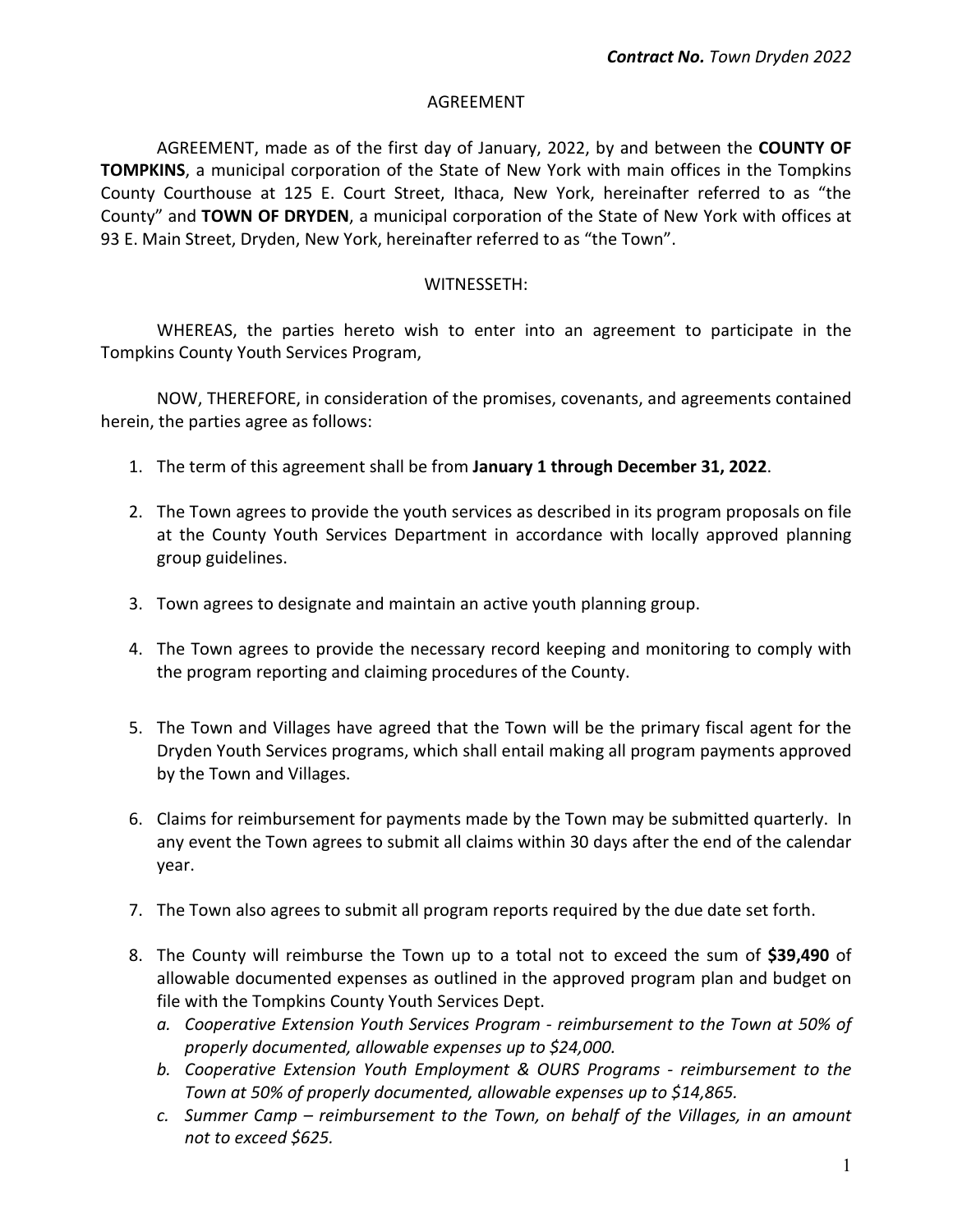- 9. It is understood between the parties that any persons hired or contracted with by the Town are not employees of the County.
- 10. Tompkins County encourages the payment of livable wages whenever practical and reasonable.
- 11. It is the responsibility of the municipality to execute any subcontracts with other providers authorized in the Program Plan and Budget and to provide the Tompkins County Youth Services Department with a copy.
- 12. No youth shall be denied access to any county-supported program because of race, creed, color, gender, sexual orientation, national origin, disability, or ability to pay.
- 13. The Town certifies to the County that the programs and services to be provided and described herein are accessible for the handicapped in accordance with the provisions of Section 504 of the Federal Rehabilitation Act of 1973.
- 14. The Town agrees that it will comply with federal, state, county and other applicable laws regarding work under municipal contracts, matters of employment, length of hours, Workers' Compensation and human rights, which pertain to this agreement and the services to be provided.
- 15. REGULATORY COMPLIANCE. The Contractor agrees to comply with all Federal, State, and local laws and regulations governing the provision of goods and services under this Contract. To the extent that federal funds are provided to the Contractor under this contract, the Contractor agrees that it will comply with all applicable federal laws and regulations, including but not limited to those laws and regulations under which the Federal funds were authorized.

Further, Contractor agrees to comply with the County's Compliance Plan regarding Federal and State fraud and abuse laws; the Compliance Plan can be viewed at www.tompkinsco.org, or a copy can be obtained by contacting Tompkins County Department of Administration.

Contractors that are providers of healthcare services certify that the Contractor, and all employees, directors, officers and subcontractors of the Contractor, are not "excluded individuals or entities" under Federal and/or New York State statutes, rules and regulations. If the Contractor provides healthcare services, the Contractor agrees to screen all employees, directors, officers and subcontractors on a monthly basis at the New York State Office of Medicaid Inspector General website, and any other websites related to the Excluded Parties List System required by Federal and/or New York State Medicare or Medicaid statutes, rules and regulations, to determine if any employee, director, officer, or subcontractor is on or has been added to the exclusion list.

The Contractor shall promptly notify the County if any employee, director, officer or subcontractor is on or has been added to the exclusion list. The County reserves the right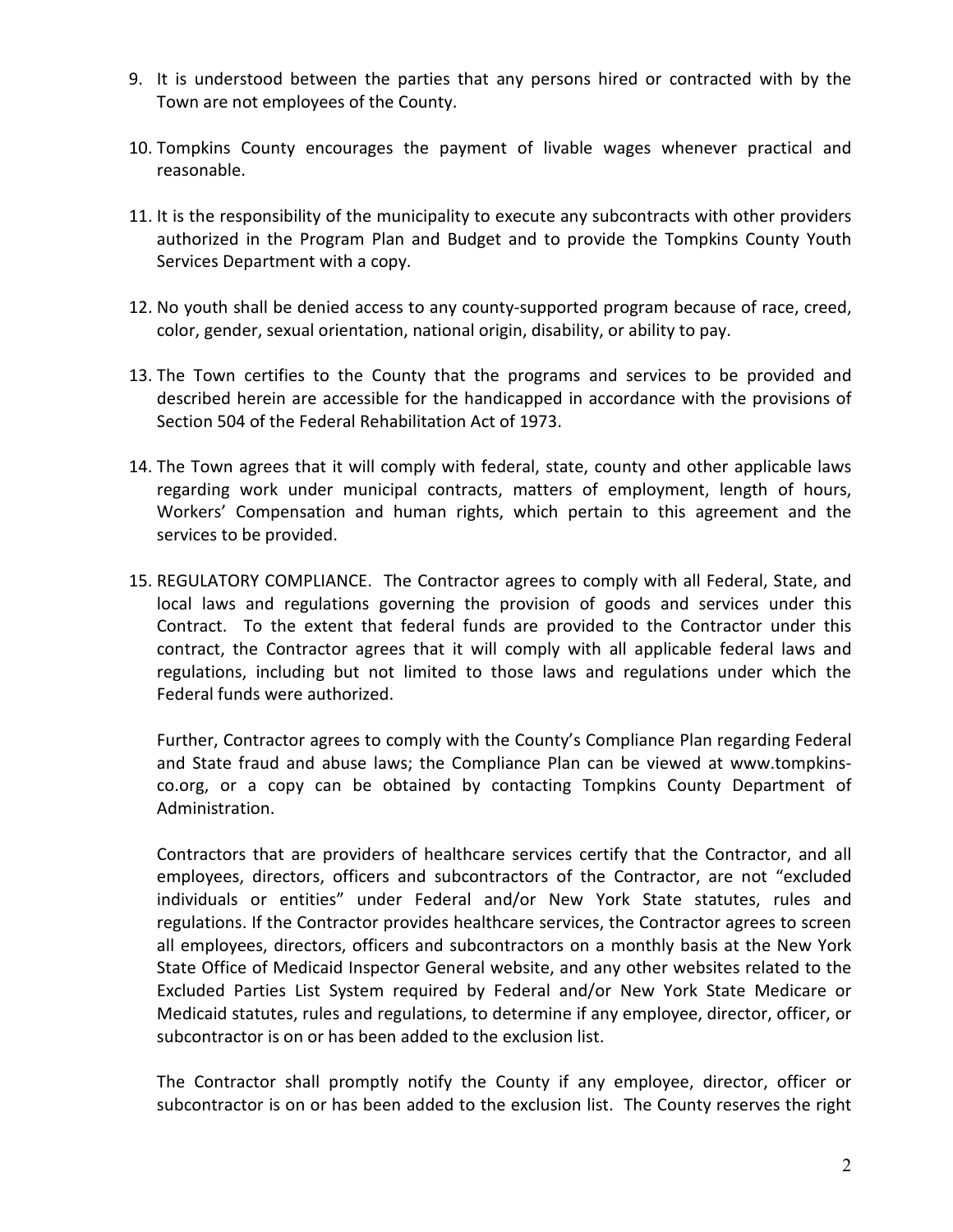to immediately cancel this contract, at no penalty to the County, if any employee, director, officer or subcontractor is on or has been added to the exclusion list.

By signing this contract, the Contractor attests to that fact that the Contractor and/or the provider have not been sanctioned nor excluded by any of the aforementioned entities.

16. If any claim, action, injury, death or damage to property or persons arise as a result from performance of the locally approved youth program covered by this contract, the Town shall indemnify, hold harmless and defend Tompkins County and its officers, employees, agents and elected officials, with the exception of all actions and claims arising out of the negligence of Tompkins County.

IN WITNESS WHEREOF, the parties hereto have executed this agreement as of the day and year first above written.

**DATED: \_\_\_\_\_\_\_\_\_\_\_\_\_\_\_\_\_\_\_\_\_ \_\_\_\_\_\_\_\_\_\_\_\_\_\_\_\_\_\_\_\_\_\_\_\_\_\_\_\_**

**Tompkins County**

**DATED:\_\_\_\_\_\_\_\_\_\_\_\_\_\_\_\_\_\_\_\_\_\_ \_\_\_\_\_\_\_\_\_\_\_\_\_\_\_\_\_\_\_\_\_\_\_\_\_\_\_\_**

**Jason Leifer Supervisor, Town of Dryden**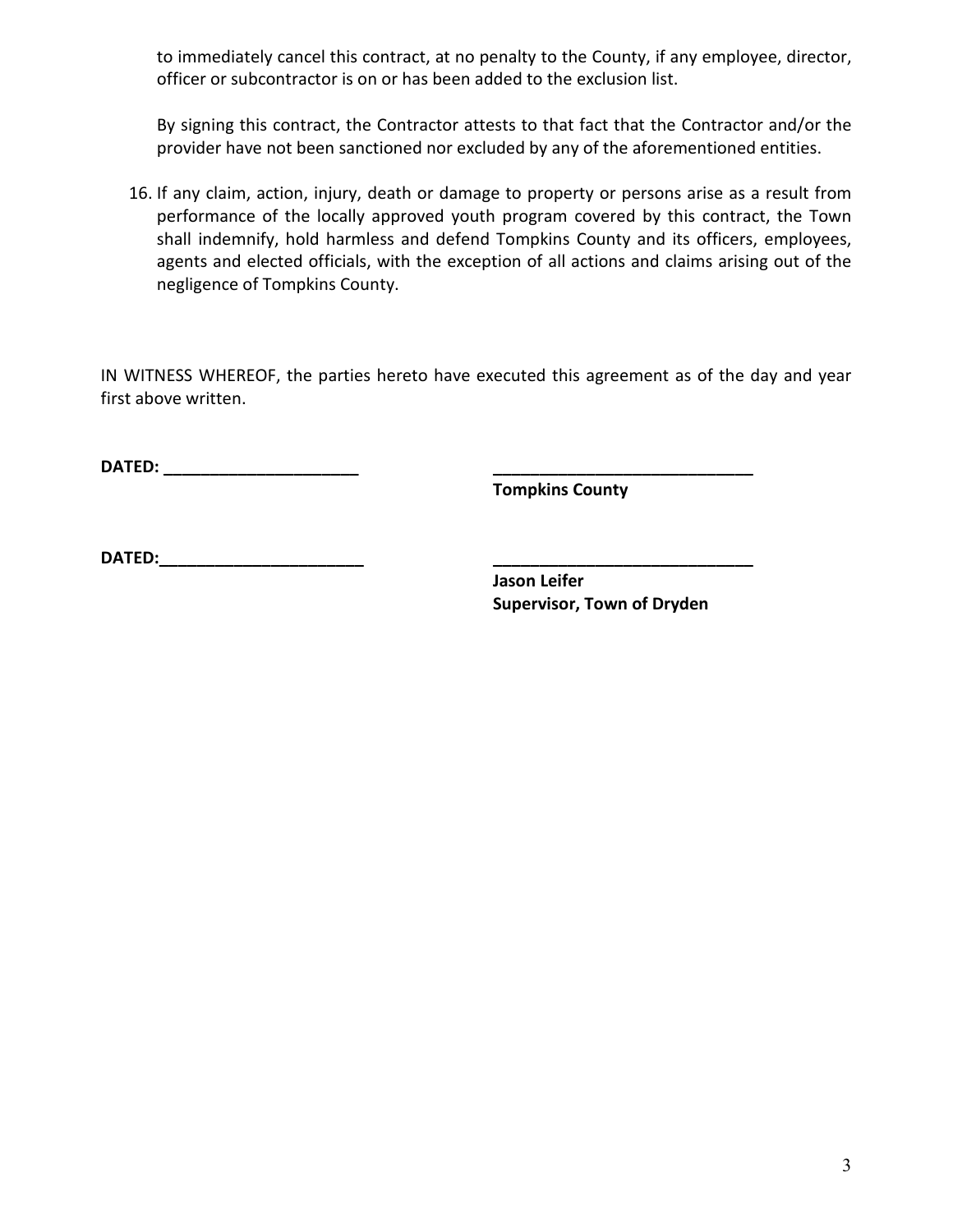# **APPENDIX A:**

Contractor/Subcontractor shall indemnify, hold harmless and defend Tompkins County and its officers, employees, agents and elected officials from and against any and all claims and actions brought against Tompkins County and its officers, employees, agents and elected officials for injury or death to any person or persons or damage to property arising out of the performance of this agreement by the Contractor, its employees, subcontractors or agents except all actions and claims arising out of the negligence of Tompkins County. The Contractor/Subcontractor shall maintain the following minimum limits of insurance or as required by law, whichever is greater.

# **A.) Workers' Compensation and New York Disability**

### **Workers' Compensation**

Statutory coverage complying with NYS Workers' Compensation Law Section 57 General Municipal Law Section 125, Contractor must submit one of the following:

CE-200 - Certification of Attestation of Exemption form NYS Workers' Compensation and/or Disability Benefits Coverage available at http://www.wcb.ny.gov/content/main/forms/AllForms.jsp, **OR**

CE-105.2 - Certification of NYS Workers' Compensation Insurance (U-26.3 f or State Insurance Fund version), **OR**

SI-12 - Certificate of NYS Workers' Compensation Self Insurance, **OR**

GSI-105.2 - Certificate of NYS Workers' Compensation Group Self-Insurance Employers' Liability \$1,000,000

# **Disability Benefits Requirements**

Statutory coverage complying with NYS Workers' Compensation Law Section 220 (8) under General Municipal Law Section 125, Contractor must submit one of the following:

CE-200 - Certification of Attestation of Exemption from NYS Workers' Compensation and/or Disability Benefits Coverage, **OR**

DB120.1 - Certificate of Disability Benefits Insurance, **OR** DB155 - Certificate of Disability Self-Insurance

NOTE: Proof of NYS Workers' Compensation and NYS Disability Benefits must be provided on NYS forms as listed above (complete information available at http://www.wcb.ny.gov/content/main/forms/AllForms.jsp or Bureau of Compliance at (866) 546-9322).

**B.) Commercial General Liability (CGL)** including, contractual, independent contractors, products/completed operations

| Each Occurrence                         | \$1,000,000 |
|-----------------------------------------|-------------|
| General Aggregate                       | \$2,000,000 |
| Products/Completed Operations Aggregate | \$2,000,000 |
| Personal and Advertising Injury         | \$1,000,000 |